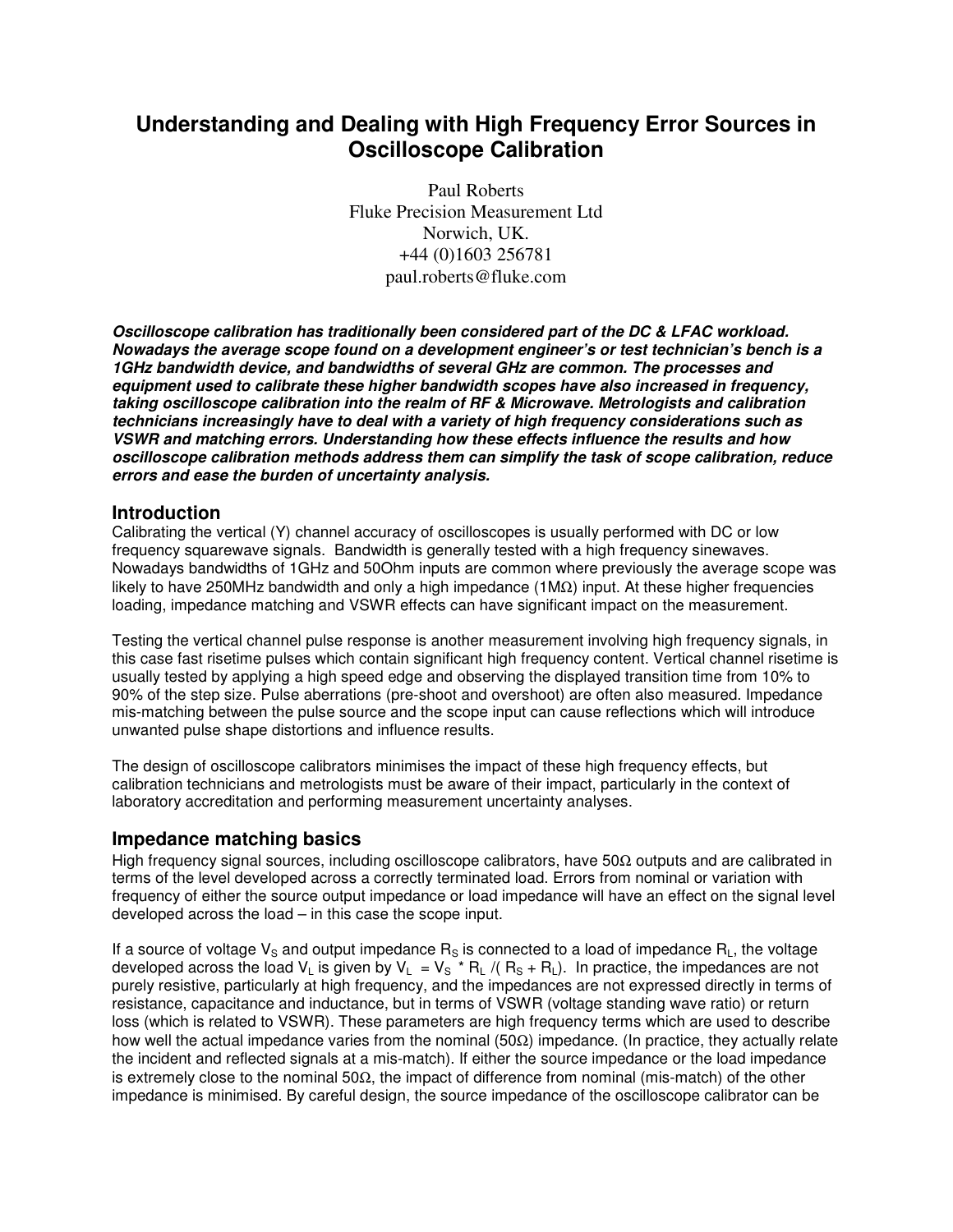made very close to a perfect 50Ω (low VSWR). However its value should be considered when assessing the impact of the load (scope input) VSWR.

The impact of mis-match on signal level accuracy can be assessed by considering the VSWR of source and load. These parameters will usually appear in the equipment specifications.

$$
Error = \left\{1 - \frac{1}{\left(1 \pm |\Gamma s| |\Gamma l|\right)^2}\right\} \times 100\% \qquad \text{Where :} |\Gamma| = \frac{VSWR - 1}{VSWR + 1}
$$

#### **Uncertainty analysis considerations**

The expression for mis-match error listed above frequently appears in RF & Microwave theory literature, deriving a value for the error in terms of power. Oscilloscopes are calibrated in terms of voltage, so the mis-match error should also be expressed in terms of voltage. If the errors are small, the power error can be halved to obtain an equivalent voltage error without significant loss in accuracy (voltage is proportional to the square root of power, and the sensitivity coefficient in the relation between voltage and power is therefore ½). Alternatively the form of the expression for mis-match error in terms of voltage can be used, as shown below.

$$
Voltage Error = \left\{1 - \frac{1}{\left(1 \pm |\Gamma s| |\Gamma L|\right)}\right\} \times 100\%
$$

Typical oscilloscope 50 $\Omega$  input VSWR can be 1.5 up to 1GHz. The higher bandwidth (4 – 6GHz) instruments are generally better achieving VSWR of 1.1 up to 2GHz, rising to 1.3 at 4 – 6GHz, with some examples exhibiting typical VSWR of 2.0 at 4GHz. On their lower (more sensitive) ranges, VSWR can be worse because there is less 'padding' from attenuators (which tend to improve matching) prior to the input stage. For example the Tektronix TDS6604 VSWR is specified as typically 1.3 at 6GHz for >100mV/div and 2.5 at 6GHz for <100mV/div.

Oscilloscope calibrators are designed to provide low VSWR outputs, and typical values (in this case for the Fluke 9500B with 9560 6GHz active head) are <1.1 up to 550MHz, <1.2 for 550MHz – 3GHz and <1.35 for 3Gz – 6GHz. The effect of calibrator and UUT VSWR on mis-match error is shown in the chart below, using the listed values for calibrator VSWR. The chart shows the worst case errors for particular UUT VSWR values. Note that the plots are slightly asymmetric – the amount by which a given mis-match can reduce the signal amplitude is slightly more than the amount by which it can increase the amplitude. The larger figure would usually be used as a worst case plus-or-minus contribution for uncertainty analysis purposes. (9500B users should note that the effect of UUT input VSWR of up to 1.6 is included in its published specifications).

When performing uncertainty analyses, the effect of mismatch on amplitude accuracy should be treated as one of the type B (systematic) contributions. Because of the nature of source and load mis-match errors the contribution has a U-shaped distribution (the majority of other type B contributions are treated as having rectangular or normal distributions). The uncertainty due to mis-match should be calculated from the VSWR information and divided by root two to be expressed at standard uncertainty for combination with the other uncertainty contributions.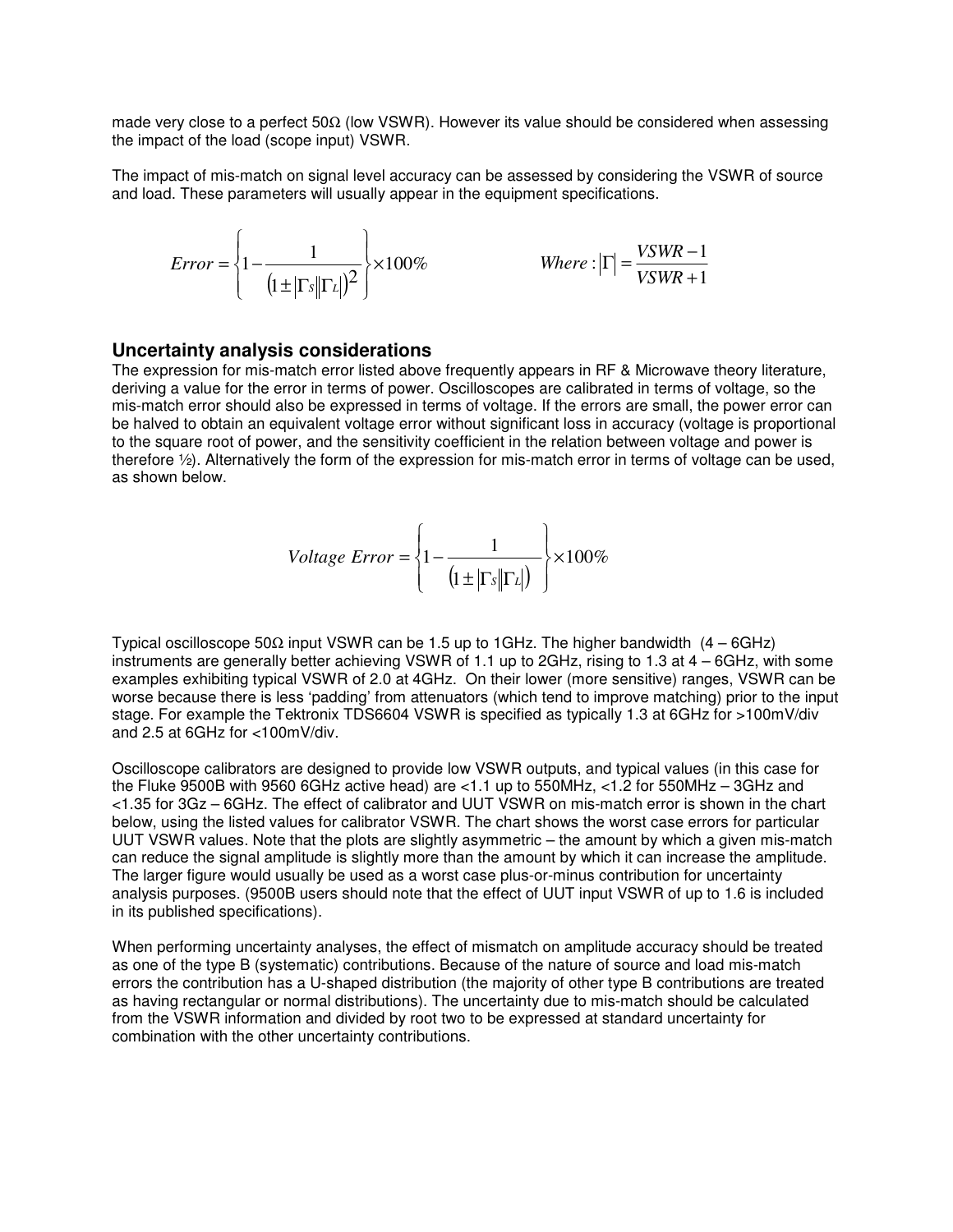

## **Oscilloscope bandwidth testing**

The impact of mismatch on signal level accuracy can be evaluated as described above. It should then be applied to the bandwidth measurement, but the manner in which it is applied depends on the bandwidth test method.

A common technique for bandwidth testing recommended by the oscilloscope manufacturers in the verification procedures documented in their product manuals is to determine the relative display amplitude at the nominal bandwidth frequency. Usually this involves measuring the relative amount by which the displayed amplitude falls, expressed in dB, at the nominal bandwidth frequency with respect to the amplitude at a lower reference frequency and confirming the change is <3dB. The signal amplitude uncertainty can be calculated as described above and applied directly – remembering to convert the uncertainty from a linear (%) ratio to dB if the result is expressed in dB.

An alternative method is to determine the frequency at which the signal amplitude falls by 3dB relative to a lower reference frequency (to 70.7% in voltage terms). Conversion from an amplitude uncertainty to a frequency uncertainty must be performed by considering the slope of the scope frequency response. There is generally a factor of two relation between frequency and voltage uncertainty for typical oscilloscope roll-off characteristics, but this will depend on particular scope design characteristics. A simple determination can be made by deviating the frequency above and below the measured 3dB point by equal amounts (a few percent) and measuring the change in displayed amplitude. Modern oscilloscopes with readout features ease the task of determining the value of such a small amplitude change. If the roll-off is smooth without excessive 'peaking' close to the 3dB point the amplitude changes for equal frequency changes above and blow the 3dB point should be similar, and can be used to determine the amplitude to frequency conversion factor to be applied to the amplitude uncertainty figure.

### **Oscilloscope pulse response testing**

The effect of mis-match on the fast edge signals used for pulse response testing will be to cause reflections. The waveform displayed on the oscilloscope will be the combined effect of the edge from the oscilloscope calibrator and the lower amplitude reflection from the scope input. The magnitude of the reflection will depend on the calibrator source and oscilloscope input VSWR, and the timing of the reflection will depend on the effective transmission line length between the source and load. The effect is